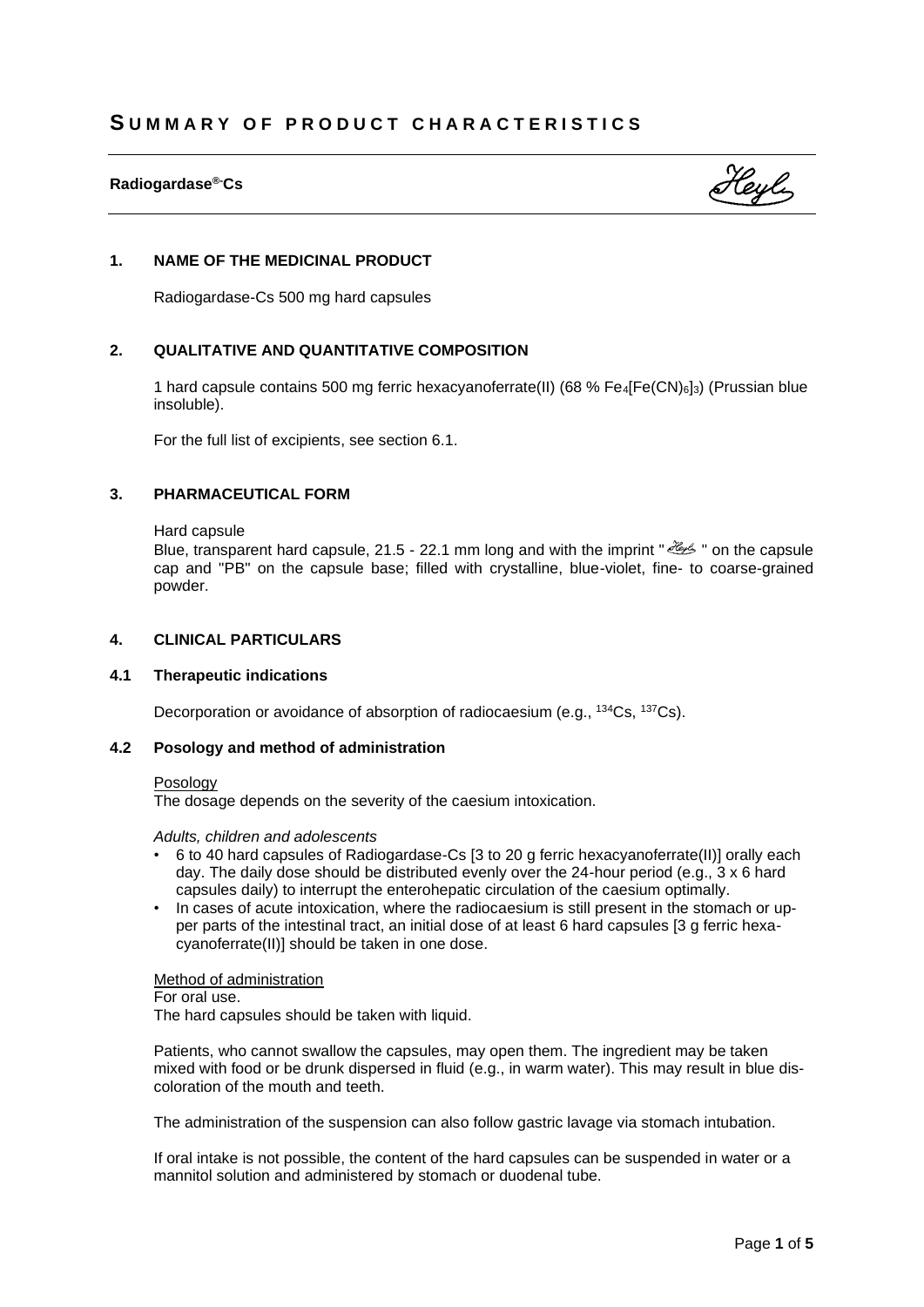The hard capsules should be taken during mealtimes since food stimulates bile secretion and the enterohepatic circulation (possible stimulation of caesium excretion).

### Duration of treatment

Treatment with Radiogardase-Cs should be initiated as soon as possible. If Radiogardase-Cs is not available immediately, treatment is still effective and reasonable even after time has elapsed since exposure.

Treatment should take at least 30 days and depends on the severity of contamination and the judgement of the treating physician. During treatment, regular (weekly) controls of the radioactivity in the faeces and urine are important since the duration of treatment depends on the detection of radiocaesium in the faeces. The long biological half-life of the radiocaesium should be borne in mind.

If the detected radioactivity of caesium has decreased significantly, the dosage of Radiogardase-Cs may be reduced to 2 to 4 hard capsules daily [1 to 2 g ferric hexacyanoferrate(II)] to improve gastrointestinal tolerance.

### **4.3 Contraindications**

Hypersensitivity to the active substance or to any of the excipients listed in section 6.1.

# **4.4 Special warnings and precautions for use**

None known so far.

Radiogardase-Cs contains less than 1 mmol (23 mg) of sodium per hard capsule, meaning it is virtually "sodium free."

### **4.5 Interaction with other medicinal products and other forms of interaction**

Radiogardase-Cs can bind to other oral administered drugs and essential nutrients. Therefore, the drug levels and the response to therapy should be monitored.

Radiogardase-Cs may inhibit the absorption of tetracyclines.

Radiogardase-Cs can bind to electrolytes in the gastrointestinal tract (e.g., potassium), which can result in lowered serum potassium levels (asymptomatic hypokalaemia). Therefore, serum electrolytes should be monitored regularly during therapy. Caution is advised especially in patients with pre-existing cardiac arrhythmias and electrolyte imbalances.

The co-administration of other drugs for treatment of contamination with radioactive substances does not affect the effectiveness of Radiogardase-Cs for radiocaesium.

### **4.6 Fertility, pregnancy and lactation**

There are no objections to the use during pregnancy and lactation.

Since Radiogardase-Cs is practically not absorbed, it does not penetrate the placental barrier and does not enter breast milk. In contrast, radiocaesium is transferred both to the unborn child as to the breast milk. Therefore, the risk by radiocaesium is much higher than the risk of treatment with Radiogardase-Cs.

Contaminated mothers should not breastfeed in general.

### **4.7 Effects on ability to drive and use machines**

None known so far.

### **4.8 Undesirable effects**

Undesirable effects are due to overdose.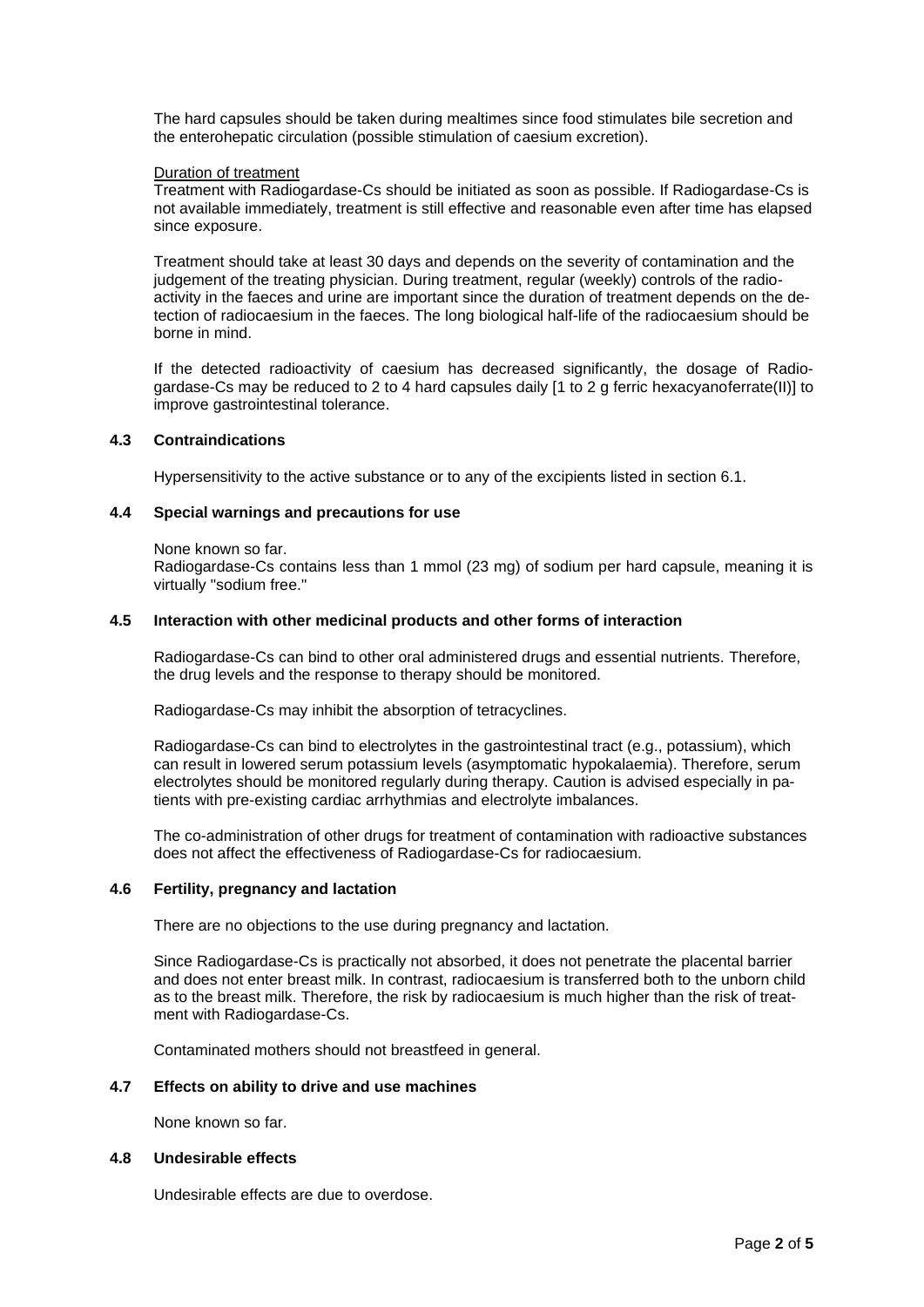### Gastrointestinal disorders

The intake of Radiogardase-Cs can cause constipation. This may be treated with a high-fibre diet or fibre-based laxatives.

In high dosage therapy (20 g ferric hexacyanoferrate(II) daily) undefined gastric distress may occur.

Note: Dark coloration of the faeces is harmless; it is due to the colour of the active ingredient Prussian blue.

#### Reporting of suspected adverse reactions

Reporting suspected adverse reactions after authorisation of the medicinal product is important. It allows continued monitoring of the benefit/risk balance of the medicinal product. Healthcare professionals are asked to report any suspected adverse reactions to Bundesinstitut für Arzneimittel und Medizinprodukte, Abt. Pharmakovigilanz, Kurt-Georg-Kiesinger Allee 3, D-53175 Bonn, Website: www.bfarm.de.

### **4.9 Overdose**

Overdoses of Radiogardase-Cs have not been described.

Symptoms of overdose may be constipation, obstruction, or severe decrease in electrolytes.

# **5. PHARMACOLOGICAL PROPERTIES**

### **5.1 Pharmacodynamic properties**

Pharmacotherapeutic group: Antidote, ATC code: V03AB31

#### Mechanism of action

Caesium is subject to enterohepatic circulation. During this process, absorbed caesium reaches the intestines via the liver and the bile. There, partial reabsorption through the intestinal mucosa takes high-fibre diet.

place, which results in a renewed intoxication.

Ferric hexacyanoferrate(II) (Prussian blue insoluble) is not absorbed by intact mucosa after oral administration. It binds monovalent cations, where the strength of binding rises with increasing ionic radius: Na $^+$  < K $^+$  < NH $_{\rm 4}^{+}$  < Rb $^+$  < Tl $^+$  < Cs $^+$ .

Prussian blue binds to the caesium present in the intestine and prevents its absorption or reabsorption. So, the enterohepatic circulation is interrupted. The caesium is excreted in the faeces together with the antidote. By the enhanced faecal excretion of caesium, the retention time in the body is reduced and the radiation exposure of the organism by the radionuclide is lowered.

Due to the decreased excretion of radiocaesium into the bile Radiogardase-Cs may be less effective in individuals with impaired liver function (but is not contraindicated in this group).

In self tests on humans, the daily oral administration of 3 g of Prussian blue reduced the biological half-life of radiocaesium from 110 to 115 days to approximately 40 days.

#### **5.2 Pharmacokinetic properties**

#### **Absorption**

The solubility product of Prussian blue is extremely small, and it is practically not absorbed after oral administration. Thus, it is not subject to pharmacokinetics in its proper meaning.

### **Elimination**

Prussian blue is excreted in the stool together with the bound caesium.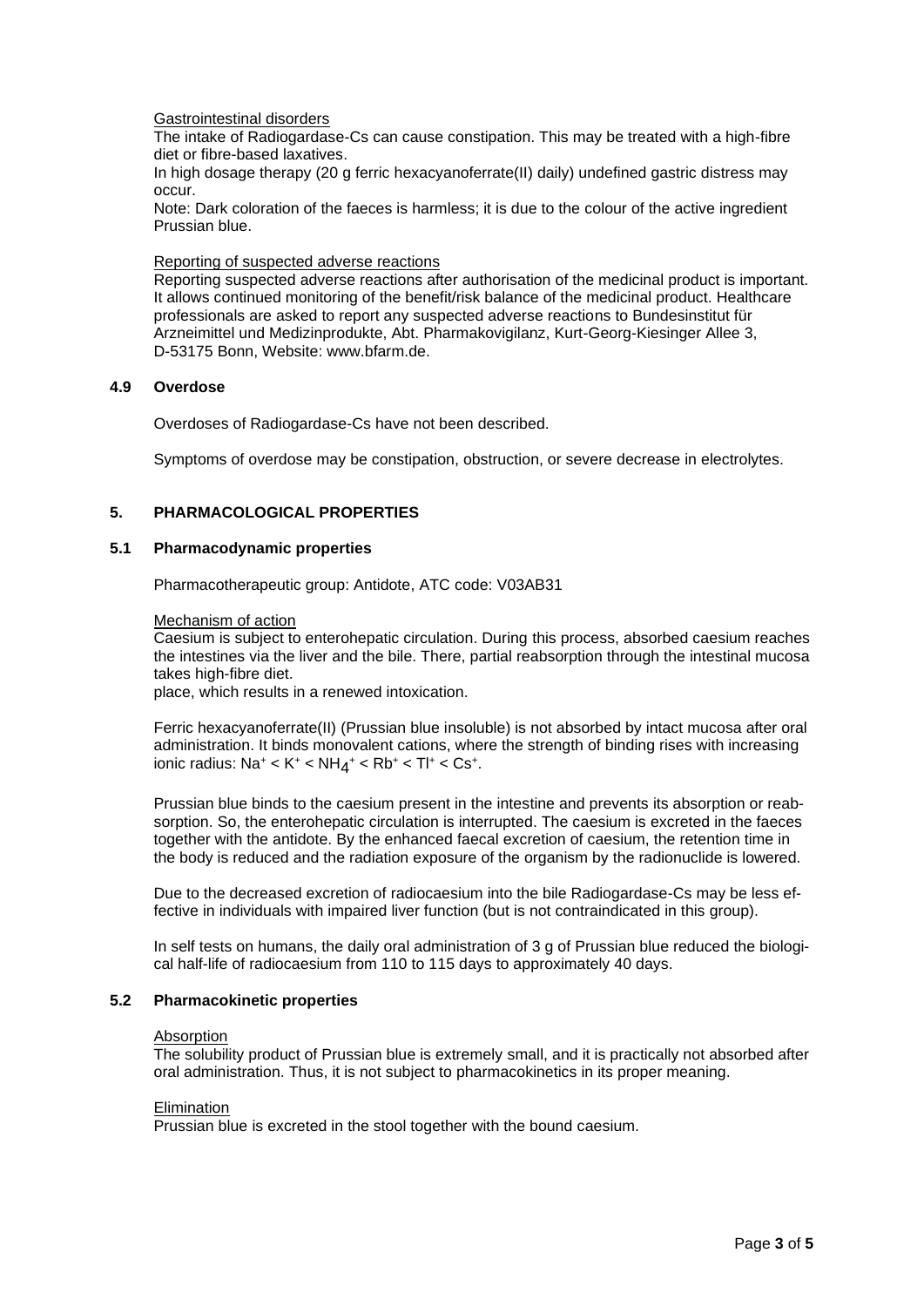# **5.3 Preclinical safety data**

#### Acute toxicity

Overdose and poisoning by ferric hexacyanoferrate(II) are so far unknown (see section 4.9). The LD<sub>50</sub> in rats via oral administration doses is  $> 10$  g/kg body weight, for long term application > 1 g/kg body weight.

### Chronic toxicity / subchronic toxicity

Ferric hexacyanoferrate(II) is not metabolized in the intestines. The long-term administration of 1 % Prussian blue in the feed does not lead to pathological changes in the rat.

### Mutagenic and carcinogenic potential

Studies with Prussian blue to assess the carcinogenicity and mutagenicity have not been performed. Since the active ingredient is not absorbed, no effects are expected.

### Reproductive toxicity

Studies with Prussian blue to assess the reproductive toxicity have not been performed. Since the active ingredient is not absorbed, no effects are expected.

# **6. PHARMACEUTICAL PARTICULARS**

### **6.1 List of excipients**

Gelatine, Indigo carmine (E132), sodium dodecyl sulfate, purified water

### **6.2 Incompatibilities**

Not applicable.

### **6.3 Shelf life**

5 years.

### **6.4 Special precautions for storage**

Do not store above 25 °C.

### **6.5 Nature and contents of container**

White plastic bottle containing 36 hard capsules

### **6.6 Special precautions for disposal and other handling**

No special requirements for disposal of unused capsules.

Radiocaesium is excreted in the faeces and the urine. The contamination of other persons should be avoided by special preventive measures.

Please note that the content of the hard capsules has a strong coloration effect.

### **7. MARKETING AUTHORISATION HOLDER**

**HEYL** Chem.-pharm. Fabrik Phone: +49 30 81696-0 GmbH & Co. KG Fax: +49 30 8169633 Kurfürstendamm 178-179 E-Mail: info@heyl-berlin.de **Germany** 

10707 Berlin Website: www.heyl-berlin.de